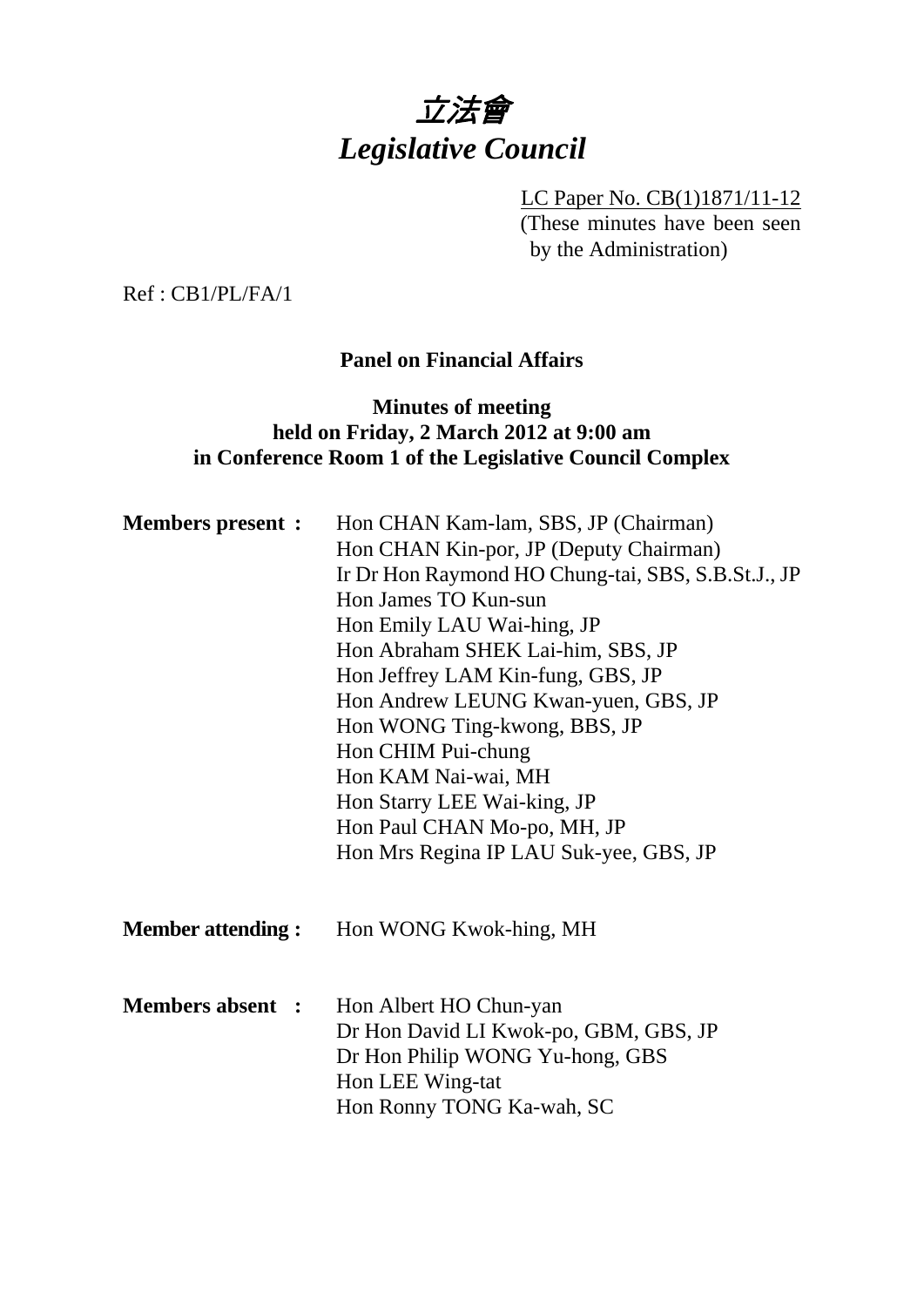**attending** 

#### **Public officers :** Agenda Item IV

Miss Salina YAN Deputy Secretary for Financial Services and the Treasury (Financial Services) 1

#### Agenda Item V

Mr Norman CHAN, SBS, JP Chief Executive Hong Kong Monetary Authority

Mr Peter PANG, JP Deputy Chief Executive (Development) Hong Kong Monetary Authority

Mr Eddie YUE, JP Deputy Chief Executive (Monetary) Hong Kong Monetary Authority

Mr Arthur YUEN, JP Deputy Chief Executive (Banking) Hong Kong Monetary Authority

#### Agenda Item VI

Mr Darryl CHAN Deputy Secretary for Financial Services and the Treasury (Financial Services)

Mr Maurice LOO Principal Assistant Secretary for Financial Services and the Treasury (Financial Services)

Ms Ada CHUNG, JP Registrar of Companies

#### Agenda Item VII

Miss Natalie LI Principal Assistant Secretary for Financial Services and the Treasury (Financial Services) 5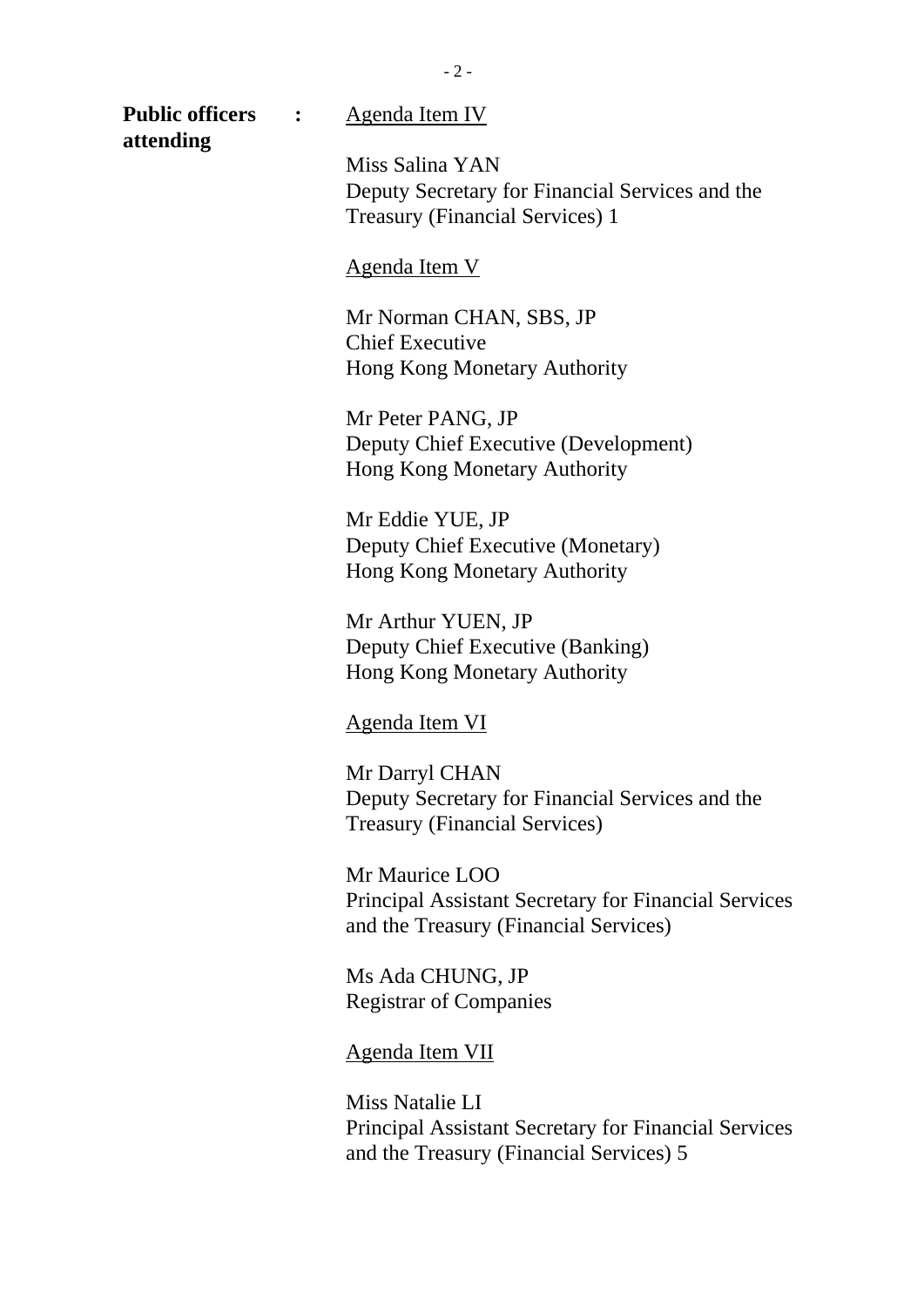|                                        | Ms Meena DATWANI<br><b>Executive Director (Banking Conduct)</b><br>Hong Kong Monetary Authority  |
|----------------------------------------|--------------------------------------------------------------------------------------------------|
|                                        | Mr Trevor KEEN<br>Head (Payment Systems Oversight and Licensing)<br>Hong Kong Monetary Authority |
| <b>Attendance by : :</b><br>invitation | <b>Agenda Item IV</b>                                                                            |
|                                        | Mr Ashley ALDER                                                                                  |
|                                        | <b>Chief Executive Officer</b>                                                                   |
|                                        | <b>Securities and Futures Commission</b>                                                         |
|                                        |                                                                                                  |
|                                        | Mr Andrew WAN                                                                                    |
|                                        | <b>Chief Financial Officer and Senior Director</b>                                               |
|                                        | Corporate Affairs                                                                                |
|                                        | <b>Securities and Futures Commission</b>                                                         |
| <b>Clerk in attendance:</b>            | Ms Anita SIT                                                                                     |
|                                        | Chief Council Secretary (1)5                                                                     |
| <b>Staff in attendance:</b>            | Mr Noel SUNG                                                                                     |
|                                        | Senior Council Secretary (1)5                                                                    |
|                                        | <b>Ms Haley CHEUNG</b>                                                                           |
|                                        | Legislative Assistant (1)5                                                                       |

(LC Paper No.  $CB(1)1145/11-12$  --- Minutes of the meeting on 6 January 2012)

The minutes of the meeting held on 6 January 2012 were confirmed.

Action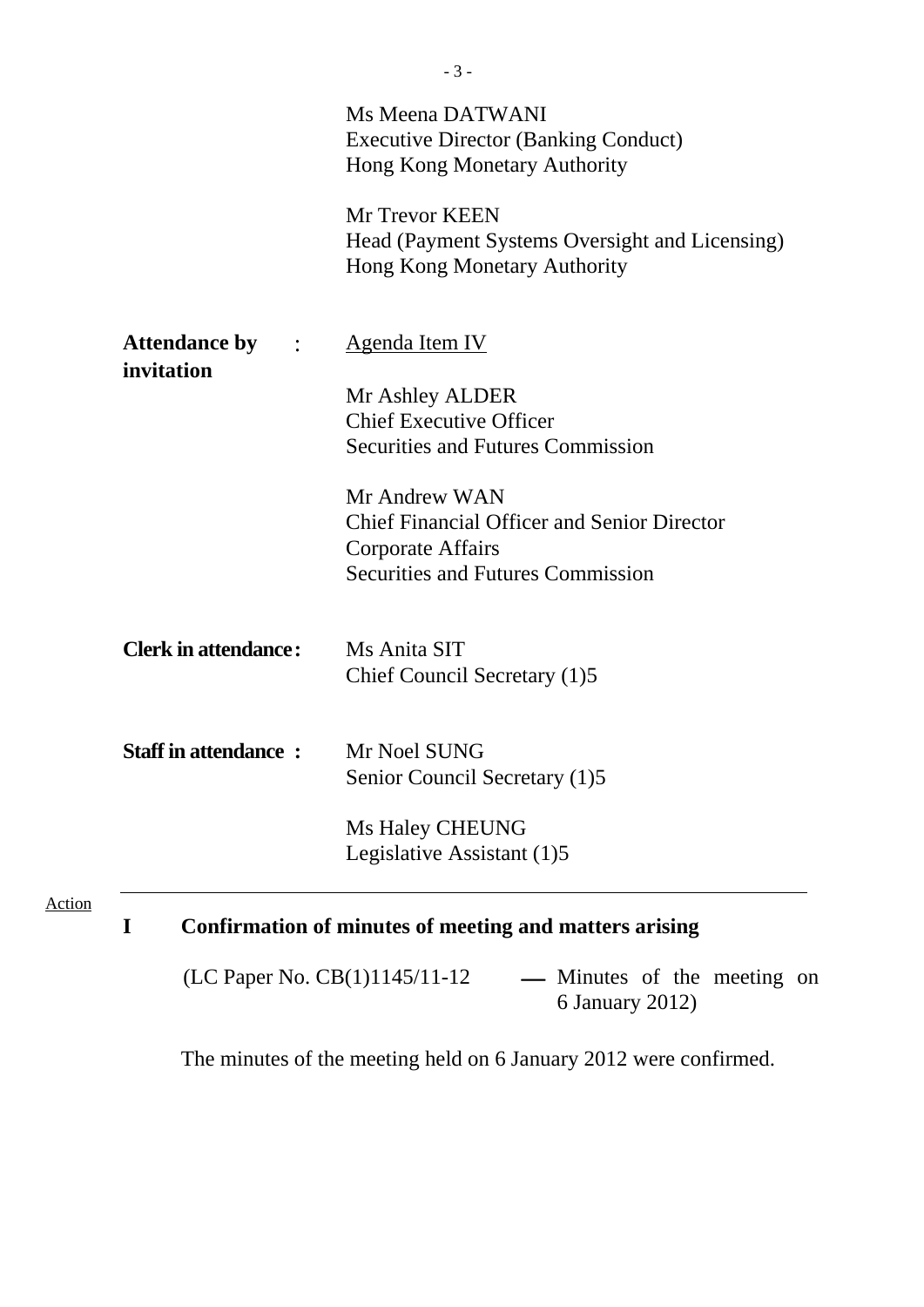# **II Information paper issued since the last meeting**

 $(LC$  Paper No.  $CB(1)1192/11-12(01)$  — Administration's information note on Scheme \$6, 000)

2. Members noted the information paper issued since the last regular meeting held on 6 February 2012.

### **III Date of next meeting and items for discussion**

| $(LC$ Paper No. $CB(1)1147/11-12(01)$ — List of outstanding items for | discussion                                                                                                                            |
|-----------------------------------------------------------------------|---------------------------------------------------------------------------------------------------------------------------------------|
| LC Paper No. $CB(1)1147/11-12(02)$ — List of follow-up actions        |                                                                                                                                       |
| LC Paper No. $CB(1)1125/11-12(01)$ — Letter dated 17 February 2012    | from Hon Albert CHAN on<br>issue of commemorative<br>banknotes by the Bank of<br>China (Hong Kong) Limited<br>(Chinese version only)) |

### Meeting in March 2012

3. Members agreed to discuss the following items proposed by the Administration at the next regular meeting scheduled for 2 April 2012:

- (a) Consultation on the detailed proposals on trust law reform; and
- (b) Annual briefing on the work of the Financial Reporting Council.

### Letter from Mr Albert CHAN

4. The Chairman referred to the letter from Mr Albert CHAN dated 17 February 2012 regarding the arrangements for the issue of commemorative banknotes by the Bank of China (Hong Kong) Limited. He said that there were laid down procedures for issue of new or commemorative banknotes and the Administration had been requested to give a written response on Mr CHAN's letter. Upon receipt of the response from the Administration, members might consider whether it was necessary for the Panel to discuss the relevant issues.

(*Post-meeting note*: The Administration's response, LC Paper No. CB(1)1245/11-12(01), was issued to members on 7 March 2012.)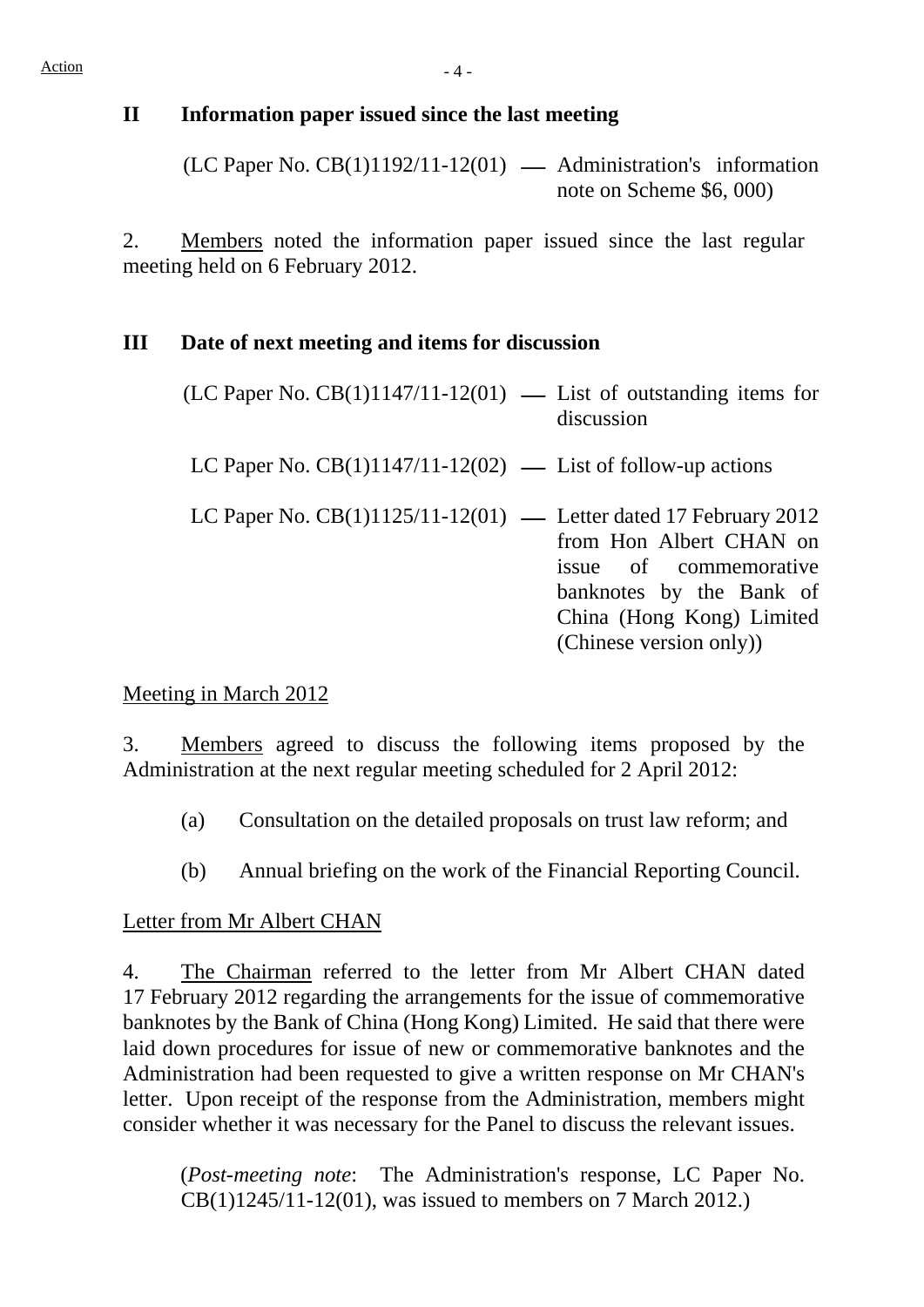# **IV Budget of Securities and Futures Commission for the 2012-13 financial year**

 $(LC$  Paper No.  $CB(1)1147/11-12(04)$  — Paper provided by the Administration)

## Declaration of interest

5. The Chairman declared interest that he was an independent non-executive director of the Securities and Futures Commission (SFC). In order to avoid conflict of interest, the Chairman requested the Deputy Chairman to take over the chair of the meeting for discussion of this item. The Deputy Chairman then took over the chair.

# Briefing by the SFC

6. At the invitation of the Deputy Chairman, the Chief Executive Officer, SFC (CEO/SFC) briefed members on SFC's revised budget for 2012-13. CEO/SFC remarked that the revised budget was approved by the Board of SFC after taking into account Members' views and comments made at the last Panel meeting.

# Discussion

### *Levies and reserves*

7. Mr KAM Nai-wai enquired whether SFC would contravene section 396 of the Securities and Futures Ordinance (Cap. 571) (SFO), if it did not consult the Financial Secretary (FS) on the reduction of transaction levies, given that its reserves were more than twice its annual expenditure. Mr KAM opined that even if an operating deficit of \$240 million might be incurred in 2012-13 if the levy rate for securities transactions was reduced from 0.003% to 0.002%, the impact on the overall reserves would be small. Mr KAM also queried the propriety of using the reserves for purchase of office accommodation.

8. The Deputy Secretary for Financial Services and the Treasury (Financial Services)1 (DS(FS)1) responded that under section 396 of SFO, SFC had the flexibility to, after consultation with FS, recommend to the Chief Executive in Council as to whether the rate of a levy should be reduced, when its reserves had reached a level more than twice its estimated operating expenses for the financial year. SFC had effected a levy reduction of 20% in December 2006 and a further reduction of 25% in October 2010. SFC could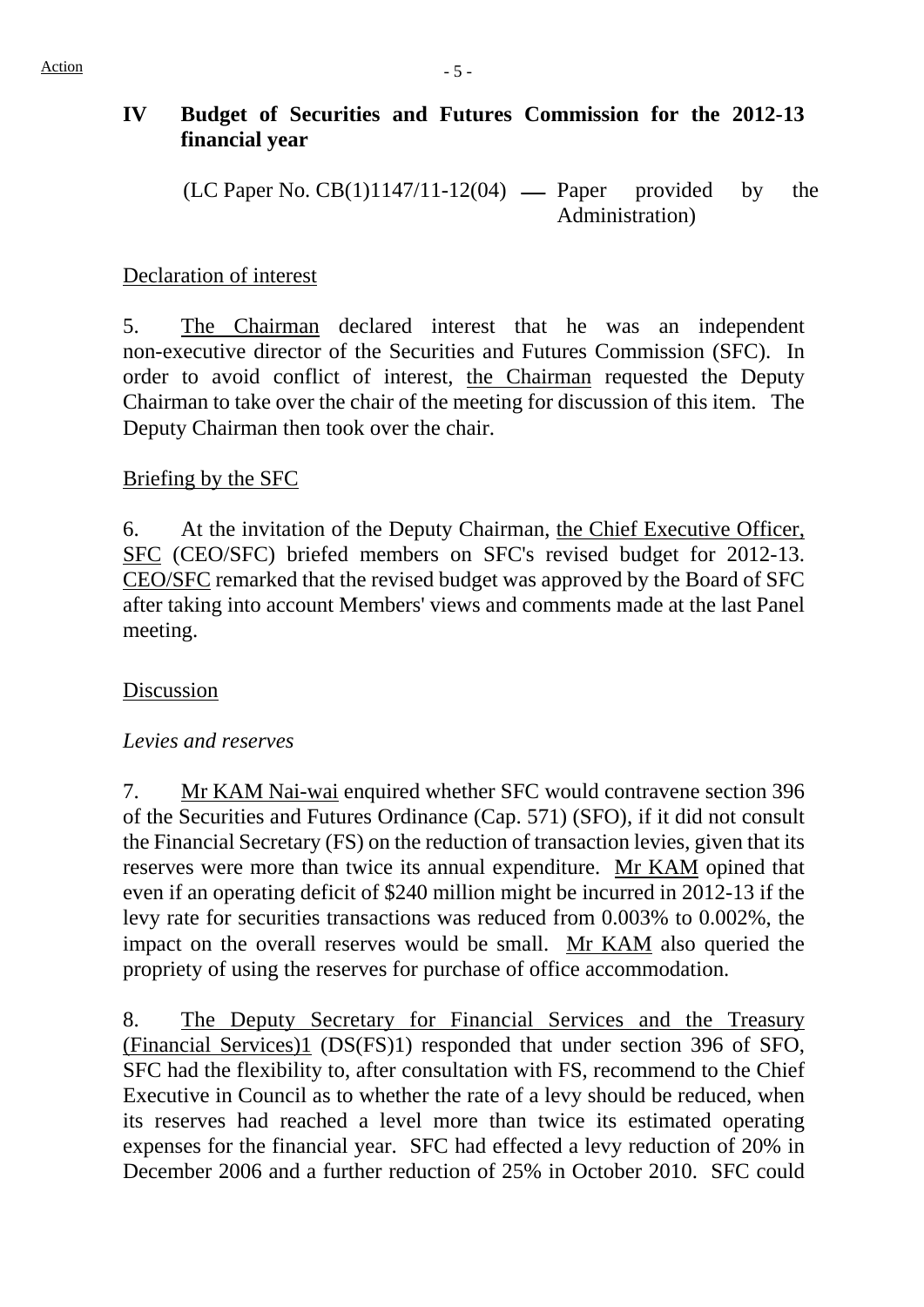use its reserves to support its operation, including purchase or renting of office accommodation.

9. CEO/SFC said that having regard to the size of the reserves, the Board of SFC had considered whether a reduction of the levy should be made, and concluded that it was not the opportune time to further reduce the levy, as the existing levy rate of 0.003% was already extremely low and the levy rate had been reduced in 2006 and 2010. The Board of SFC would review the deployment of the reserves, including the suitability of using part of the reserves to purchase offices for SFC.

10. Mrs Regina IP expressed objection to SFC using its reserves to purchase offices. She opined that the regulatory body should rent its offices so that it would be aware of the impact of the rise or drop in office rental on the securities industry. Mrs IP was of the view that SFC should not follow Hong Kong Monetary Authority (HKMA)'s example, as HKMA had bought its own offices and its senior officers were provided with extremely luxurious offices in the International Finance Centre. The offices of public bodies should be furnished for practical use only. SFC could liaise with the Development Bureau with a view to relocating its offices in the building(s) to be developed on the site of the former West Wing of the Central Government Offices. SFC's reserves could be used on matters related to the securities market, such as funding part of the settlement between the banks and the investors of Lehman Brothers-related investment products.

11. While welcoming SFC's proposal to waive its licensing fees for two years, Mr CHIM Pui-chung opined that SFC should consider reducing the levy rate if the level of its reserves still exceeded two times of its operating expenditure at the end of 2012-13. Ms Starry LEE expressed the same view. DS(FS)1 noted that the Board of SFC would review the deployment of the reserves in 2012-13, and the purchase of office accommodation was one of the options to be considered. The Government would liaise with SFC on the matter.

12. Mr CHIM Pui-chung opined that as a regulatory body, SFC should consider purchasing its own offices although the offices should not be luxurious. Mr Abraham SHEK, Ms Starry LEE and Ir Dr Raymond HO expressed the same view.

13. Mr Abraham SHEK expressed support for SFC's revised budget for 2012-13, and remarked that in face of the uncertain financial situation in the coming years, SFC should exercise stringent control on its expenditure.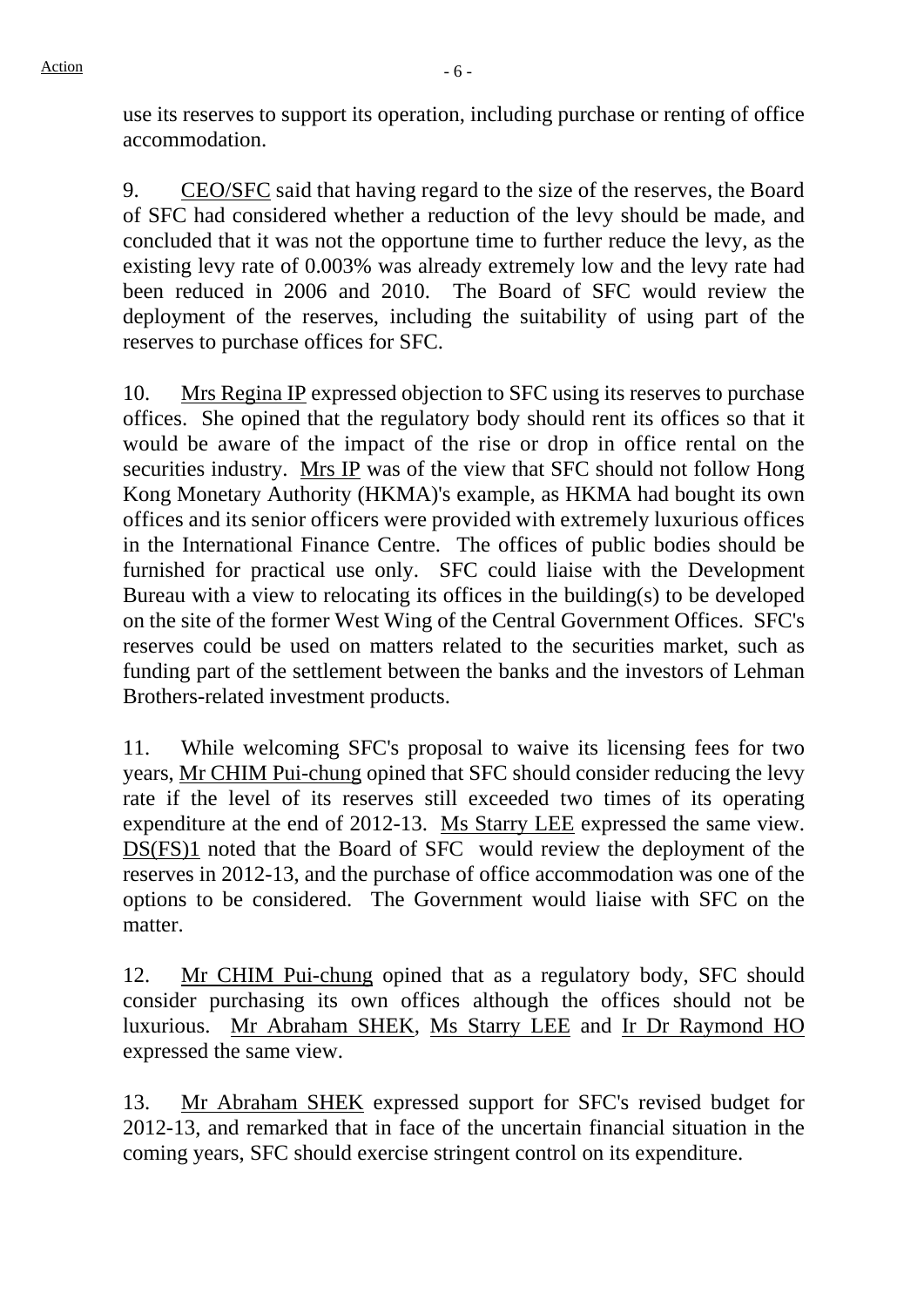14. Ms Starry LEE expressed concern about the significant increase in the expenditure of SFC in 2012-13 and whether there was adequate oversight in the budget preparation process. DS(FS)1 said that the Administration had closely liaised with SFC to ensure that SFC would exercise prudent control on its expenses, and impressed upon SFC that the expenditure proposals in the budget should be fully justified. In reviewing the use of its reserves, she noted that SFC would also consider the level of levies.

15. The Chief Financial Officer and Senior Director, Corporate Affairs, SFC (CFO&SD/SFC) said that the different divisions of SFC worked out their expenditure proposals for the coming year based on the estimated workload of the respective divisions. The Executive Committee of SFC would carefully consider and where appropriate, revise the proposals from the divisions. The consolidated budget proposal would then be considered by the Budget Committee and finally by the Board of SFC. Only the expenses and manpower proposals which were fully justified would be included in the budget. The Financial Services and the Treasury Bureau (FSTB) would then be invited to review the proposed budget before it was submitted to FS for approval. CFO&SD/SFC pointed out that about 40% of the increase in estimated recurrent expenditure in 2012-13 was due to the increase in rental payment as a result of the expiration of existing leases that were first signed during the SARS period in 2003. Another 40% increase in the estimated expenditure was for salary adjustment of existing staff and for recruitment of additional staff to meet the increased workload, whereas the remaining 20% increase was to cover the additional office expenses.

16. Given the large reserves of SFC, Ir Dr Raymond HO remarked that SFC should step up its efforts in investor education and publicity. Ir Dr HO suggested that SFC should provide free investor education courses to the public on different investment-related subjects, and to facilitate the public's attendance, the courses should be held in various districts.

17. DS(FS)1 responded that a cross-sectoral investor education body would be established as a wholly-owned subsidiary of SFC to provide comprehensive investor education programmes to enhance the financial literacy of the public.

18. Mr KAM Nai-wai remarked that SFC's refusal to reduce the levy level was unacceptable, given its huge reserves. He opined that SFC should consult this Panel if it planned to purchase its own offices. He requested that the Legal Adviser to the Panel should give advice on the following:

(a) whether SFC had contravened section 396 of SFO in not consulting FS on the reduction of transaction levies, given that its reserves were and would be more than twice its annual expenditure;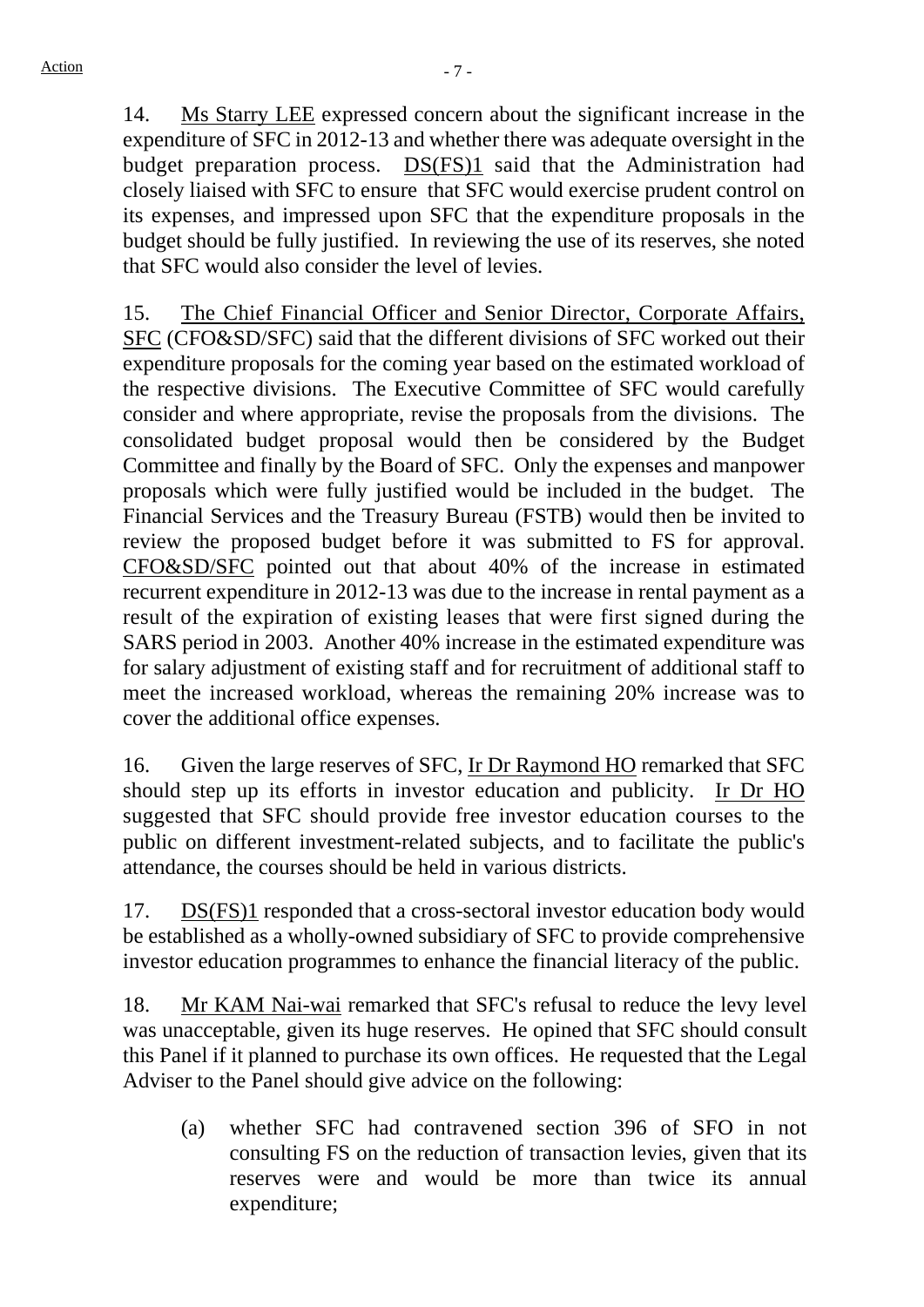(b) whether there were any restrictions under the SFO on the way the reserves were spent.

(*Post-meeting note*: The relevant paper prepared by the Legal Service Division of the Legislative Council Secretariat was issued to members vide LC Paper CB(1)1463/11-12 on 30 March 2012.)

# *Approval of financial products*

19. The Deputy Chairman said that there were complaints that SFC had taken a long time in approving the issue of new financial products. He enquired whether additional manpower would be provided for processing applications for issue of new financial products.

20. CEO/SFC responded that 12 additional staff would be provided to the Policy, China & Investment Products Division to meet the regulatory challenges and increase in workload arising from increasing number of Renminbi products, product complexity and Mainland-related work. CEO/SFC pointed out that international financial regulatory bodies such as the International Organization of Securities Commissions were reviewing the arrangements relating to the approval of the issue of new financial products. SFC would ensure that Hong Kong would go along with international practices in approving the issue of new financial products.

# **V Briefing on the work of Hong Kong Monetary Authority**

(LC Paper No. CB(1)1147/11-12(03) — Paper provided by the Hong Kong Monetary Authority)

 (The Chairman took over the chair of the meeting from the Deputy Chairman at this juncture.)

### Presentation

21. At the invitation of the Chairman, the Chief Executive, Hong Kong Monetary Authority (CE/HKMA), the Deputy Chief Executive (Development)/HKMA (DCE(D)/HKMA), the Deputy Chief Executive (Banking)/HKMA (DCE(B)/HKMA) and the Deputy Chief Executive (Monetary)/HKMA (DCE(M)/HKMA) gave a Powerpoint presentation on the work of HKMA, covering an assessment of risk to Hong Kong's financial stability, banking supervision, Hong Kong as an offshore Renminbi centre,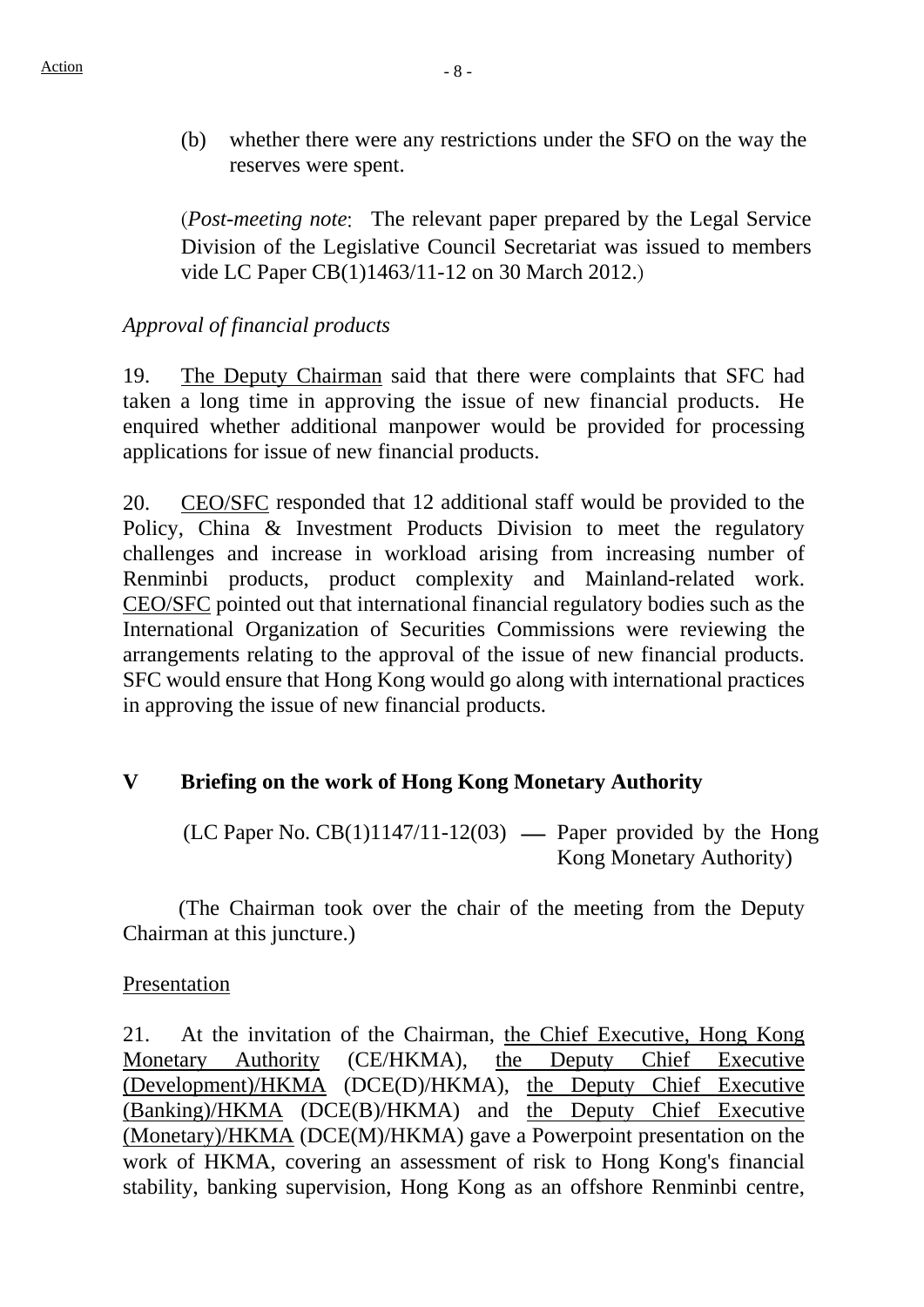investment of the Exchange Fund in 2011 and the Hong Kong Mortgage Corporation (HKMC).

### Discussion

## *European sovereign debt*

22. Mr WONG Kwok-hing remarked that the Chief Executive of the HKSAR had stated in an international forum that he was very worried about the sovereign debt crisis in Europe, and hoped that the crisis, if any, would break out within his term of office so that he could handle it as he had the experience in handling such crises. Mr WONG enquired what measures would be taken by HKMA to meet the challenges of any such crises.

23. CE/HKMA responded that banking stability was underpinned by prudent credit risk management and liquidity management of Authorized Institutions (AIs), which the HKMA had been closely monitoring. He referred to the global financial crisis in 2008 and the subsequent credit crunch, and said that a region's ability to combat financial instability depended heavily on the availability of liquidity in the banking system amongst other things As Hong Kong had sound and robust financial and banking systems, the AIs in Hong Kong were able to tide over the crisis. He said that it would be more important to ensure that the banking system of Hong Kong was prepared to withstand financial shocks than to forecast the timing of occurrence of such shocks. With the various counter-cyclical macro-prudential supervisory measures implemented by the HKMA since 2009, he was confident that the banking system of Hong Kong remained robust and resilient. HKMA would continue to take every necessary step to ensure that the AIs exercised prudent risk management to overcome challenges of any possible financial shocks.

# *Exchange fund*

24. Noting that the fixed rate of fee payment to the fiscal reserves was 6% in 2011 and 6.3% in 2010, Ir Dr Raymond HO enquired whether consideration would be given to increasing the amount of payment from the investment return of the Exchange Fund to the fiscal reserves.

25. CE/HKMA responded that the rate of payment to the fiscal reserves was set as the average investment return of the Exchange Fund's Investment Portfolio for the six preceding years or the average annual yield of three-year Exchange Fund Notes for the previous year, whichever the higher, and subject to a minimum of zero percent. The arrangement sought to maintain a more stable payment stream to the fiscal reserves. CE/HKMA pointed out that section 8 of the Exchange Fund Ordinance (Cap. 66) provided that subject to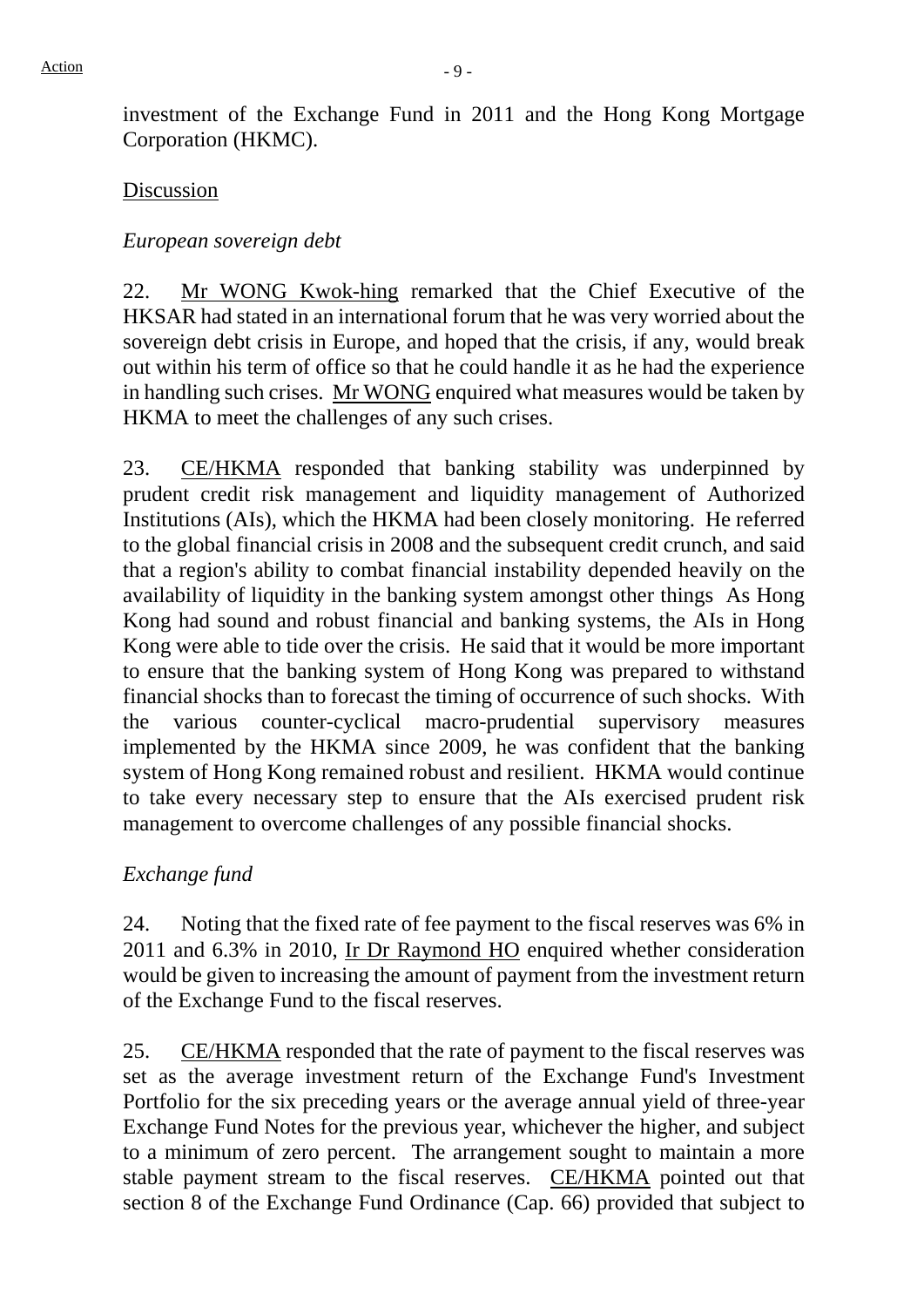the relevant statutory requirements, the FS had the authority to transfer funds from the Exchange Fund to the general revenue or other funds of the Government.

26. While welcoming the diversification of the investment of the Exchange Fund, Ir Dr Raymond HO enquired whether HKMA would consider using part of the Exchange Fund to invest in technological research and development projects of tertiary education and other related institutions.

27. CE/HKMA said that the diversification of the investment of the Exchange Fund was made on a global basis. Currently, the Investment Portfolio included investments in private equity funds but not any technological development projects undertaken by local tertiary education and other related institutions.

28. Mrs Regina IP declared interest that she held some US securities but in the past 20 years, she had not possessed any securities listed in Hong Kong. Mrs IP opined that the investment return of the Exchange Fund was far from satisfactory, especially in the investment in securities. At the request of Mrs Regina IP, CE/HKMA agreed to provide information on the rates of return (before and after discounting the inflation factor) of the investment of the Exchange Fund in the past four years.

(*Post-meeting note*: HKMA's response was issued to members vide LC Paper No. CB(1)1391/11-12 on 23 March 2012.)

29. Given the statutory goal of the Exchange Fund to support Hong Kong's monetary and financial stability, and the substantial proportion of the Fund's investment in United States (US) assets, Mrs Regina IP doubted whether HKMA could effectively diversify the Investment Portfolio of the Exchange Fund. Mrs IP enquired why HKMA did not consider, similar to the practice of some other jurisdictions, using part of the Exchange Fund to set up a separate investment fund, e.g. a City Wealth Fund, so that a more flexible investment strategy could be adopted, including direct investment in individual projects.

30. CE/HKMA responded that ' in order to diversify the investment of the Exchange Fund, part of the Exchange Fund had been invested into private equity funds, real estate and emerging markets equities and bonds. On the establishment of a separate investment fund, CE/HKMA said that the HKMA had, subsequent to the request made by some Members at the last briefing, brought the proposal of setting up an investment fund to the FS for consideration. CE/HKMA said that the diversification made under the Exchange Fund had effectively achieved part of the purpose of establishing such a separate investment fund, and that FS had maintained the view that it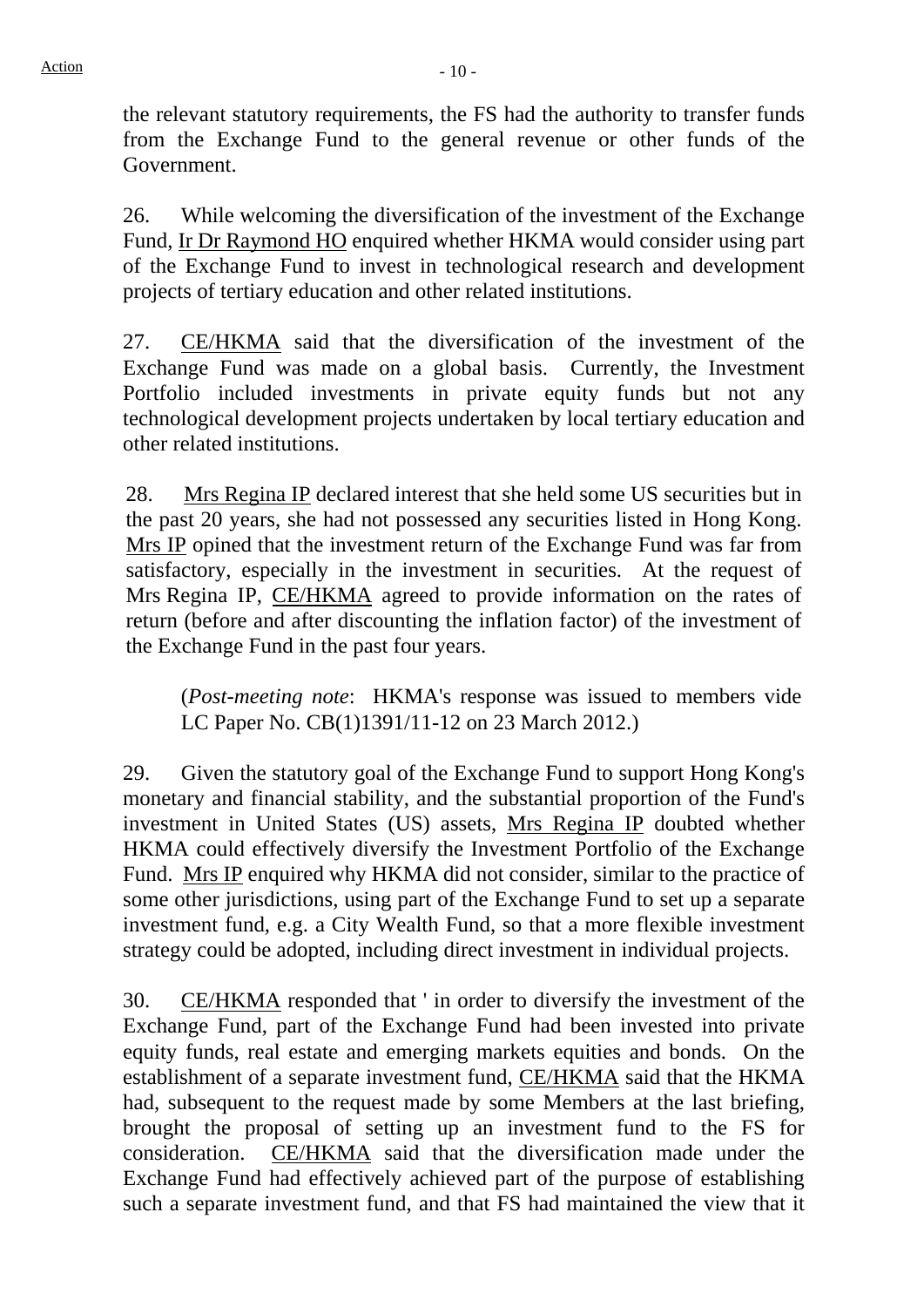was not necessary to set up an investment fund separate from the Exchange Fund. In response to Mrs Regina IP's question on diversification of investments, DCE(M)/HKMA said that the long-term benchmark of the Exchange Fund was that 81% of the Fund's assets should be invested in US dollar and Hong Kong dollar denominated assets, and that 75% should be invested in fixed income securities. As regards diversification of investments, he said that the portfolio was not subject to such benchmark. The investments under the diversification programme were separately allocated and were not subject to this benchmark.

31. Mr James TO enquired about the amount of investment in private equity funds and real estate projects. Mr TO further enquired whether the investments of the private equity funds and real estate projects could be given more transparency and disclosed to the public. Mr TO requested that consideration be given to disclosing, on an annual basis, details of the investments under the diversification arrangement. Mrs Regina IP echoed Mr TO's view. She pointed out that even the US Federal Reserve disclosed its deliberations on the fixing of the interest rates and a large pension fund in California also made public its investment portfolios.

32. DCE(M)/HKMA responded that the amounts of investments in private equity funds and real estate projects were HK\$14.7 billion in 2010 and HK\$31.1 billion in 2011. CE/HKMA said that it would not be appropriate to disclose details of the investments under the Exchange Fund because of market sensitivity. An investment operation of the Exchange Fund could be misinterpreted as HKSAR Government's assessment of the performance of individual sector or economy, while they might be, indeed, actions merely to rebalance the portfolio or to cash out for meeting certain obligations of the Exchange Fund. That said, CE/HKMA noted the request for enhanced disclosure.

# *Risk to Hong Kong's financial stability*

33. Noting that the European Central Bank had introduced two rounds of three-year Longer-Term Refinancing Operations (LTRO) on 22 December 2011 and 29 February 2012 respectively to provide 489 billion euros and 529.5 billion euros of liquidity to the banks, the Deputy Chairman expressed concern about the impact of the exit arrangement of the LTRO on Hong Kong's financial stability three years later.

34. CE/HKMA responded that the LTRO aimed to relieve the imminent liquidity crunch in some European countries. He considered that subject to the recovery of European markets in the coming few years, the gradual exit of LTRO funds should not give rise to financial instability.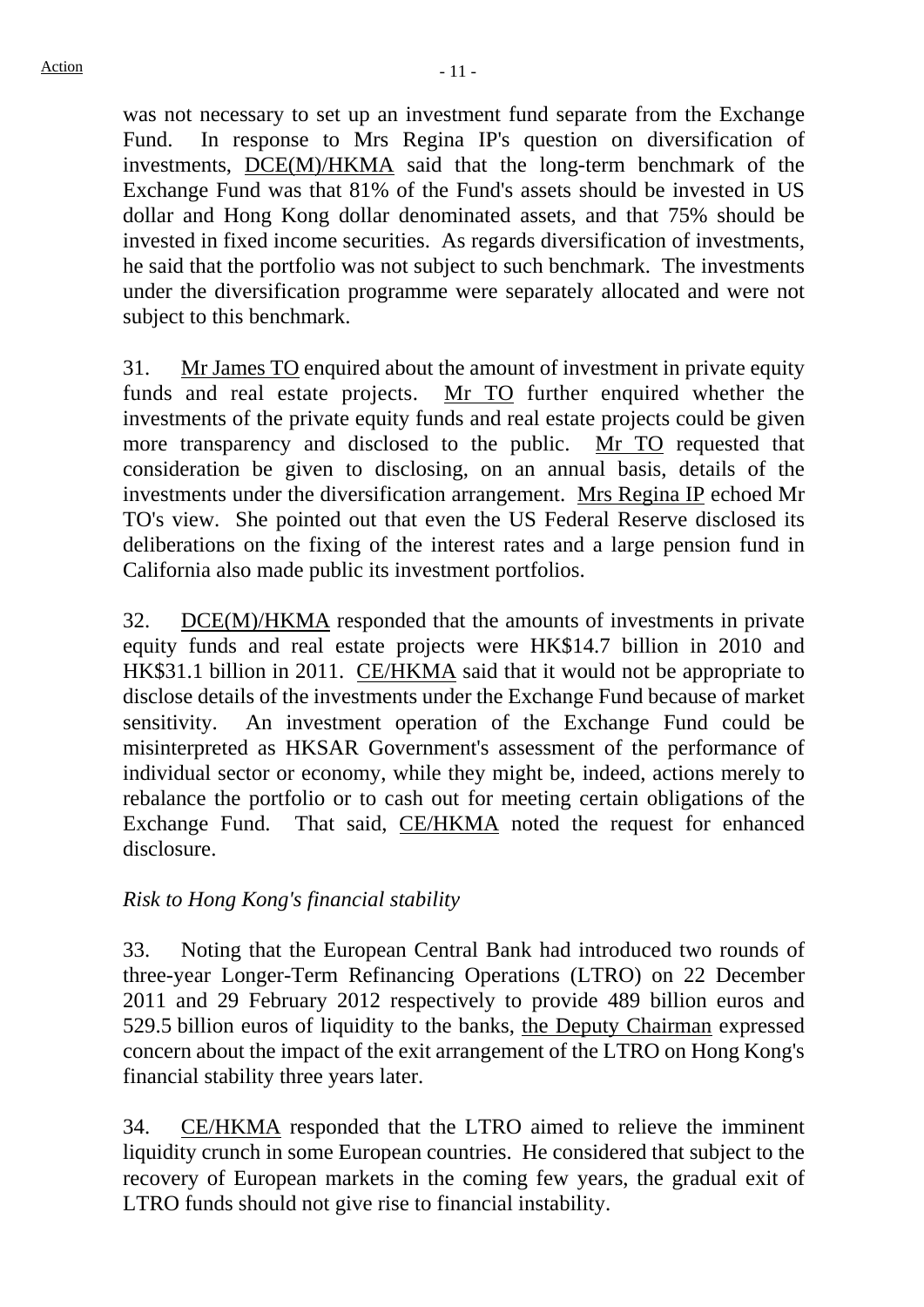35. In response to the Deputy Chairman's enquiry as to whether HKMA had specified a loan-to-deposit ratio (LDR) for banks, DCE(B)/HKMA responded that the HKMA had not set any rigid benchmark on LDR for banks due to practical constraints. For example, the operation of foreign bank branches might be financed by funds from their head offices outside Hong Kong and this usually translated into a high LDR. It would not be meaningful to set rigid quantitative restrictions on LDR in light of varying business and financing models. That said, the HKMA had been keeping a close watch over the LDR of banks as part of its supervisory work, and would take necessary prudential measures as appropriate.

# *Regulation of banks*

36. The Deputy Chairman expressed concern that if Hong Kong implemented the Basel III requirements faster than other jurisdictions, it might hamper the competiveness of the banking sector and customers might turn to other places such as Singapore for banking services. The Deputy Chairman enquired whether HKMA had made an assessment of the progress of implementation of the Basel III requirements in Hong Kong vis-à-vis other jurisdictions.

37. DCE(B)/HKMA responded that a subcommittee under the Basel Committee on Banking Supervision (Basel Committee) had been conducting peer reviews to assess the implementation of the Basel III requirements in Europe, the US and Japan with a view to ensuring that major financial markets would follow the implementation timetable set by the Basel Committee. He said that Hong Kong would seek to comply with Basel Committee's implementation time frame. He said that while the Singapore authorities had yet to announce the full implementation plan, it had stated publicly a few months ago that it would impose capital requirements on banks which would be more stringent than those under Basel III.

### *Lehman Brothers-related investment products*

38. Mr CHIM Pui-chung opined that both the European sovereign debt problem and the "quantitative easing" policy of the US government were deception cases as investors outside the US and the European countries had to shoulder the major share of the adverse impact of the global financial crisis. The former CE/HKMA had also wrongly predicted that there would be a second and/or third wave of the global financial crisis which had never materialized. Given that there were still some 2,000 investors who had not received any compensation from the distributing banks of Lehman Brothers-related minibonds and structured financial products, Mr CHIM was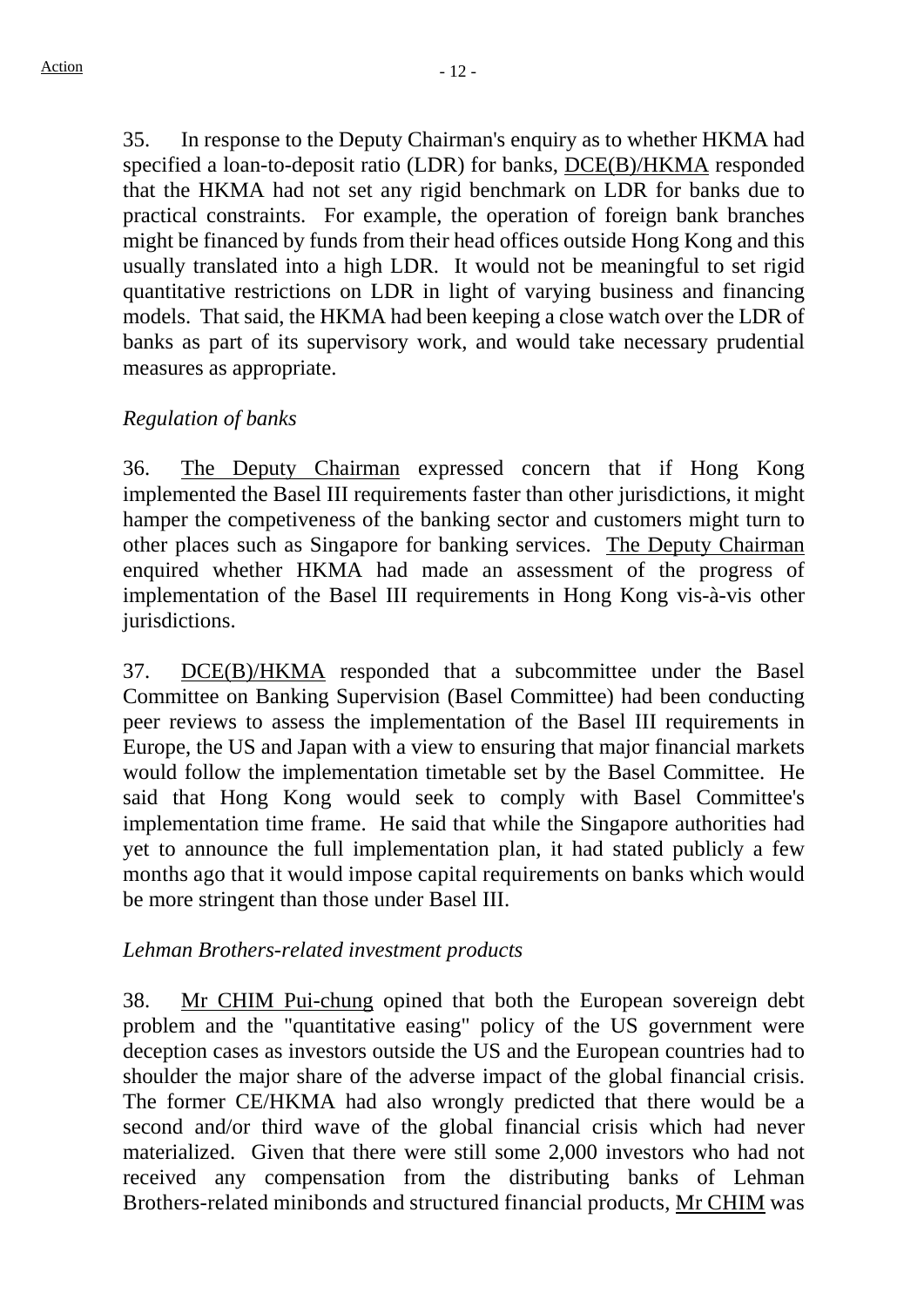of the view that the HKMA should liaise with the banks in order to strive for a settlement with the investors concerned, with a view to upholding the confidence of investors and Hong Kong's status as an international financial centre.

39. CE/HKMA responded that with efforts from the HKMA and relevant parties, a significant proportion of the Lehman-related complaint cases received had been resolved through settlement. DCE(B)/HKMA supplemented that the HKMA published on a weekly basis progress of handling of the Lehman-related complaints. Out of some 21,000 complaints received, more than 18,900 cases, i.e. about 87%, had reached settlement with the bank concerned. About 10% of the complaints received were not substantiated and had been closed. About 500 complaints (about 2%) were outstanding, most of which were received only in 2011. The HKMA would continue its work in this respect in collaboration with relevant authorities.

40. Mr KAM Nai-wai enquired whether HKMA would investigate the cases again if the complainants of those unsubstantiated cases requested HKMA to do so. Mrs Regina IP shared Mr KAM's concern.

41. CE/HKMA responded that investigation of Lehman-related complaints was undertaken based on available evidence. The HKMA was prepared to review any unsubstantiated and closed case if the complainant(s) concerned could produce new evidence to support the complaint.

# *Hong Kong Mortgage Corporation*

42. Mrs Regina IP remarked that since its incorporation in 1997, HKMC had progressively diversified its business portfolio offering a variety of new financial services which had gone beyond the original business scope stated in its Memorandum and Articles of Association (M&A), such as the SME Financing Guarantee Scheme and the Reverse Mortgage Scheme. The enactment of the Competition Bill might also impact on HKMC's operation. Mrs IP asked whether the Government would review the title and functions of HKMC and present a paper to the Panel for discussion.

 43. CE/HKMA pointed out that the scope of HKMC's business had evolved over time to meet Hong Kong's changing needs. Some of the new services such as the reverse mortgage programme were closely related to the Corporation's core business. Others were either in early stage of development such as the SME Financing Guarantee Scheme or in the form of a pilot scheme such as the Microfinance Pilot Scheme. CE/HKMA agreed to consider whether there was a need to modify the name of the HKMC in due course.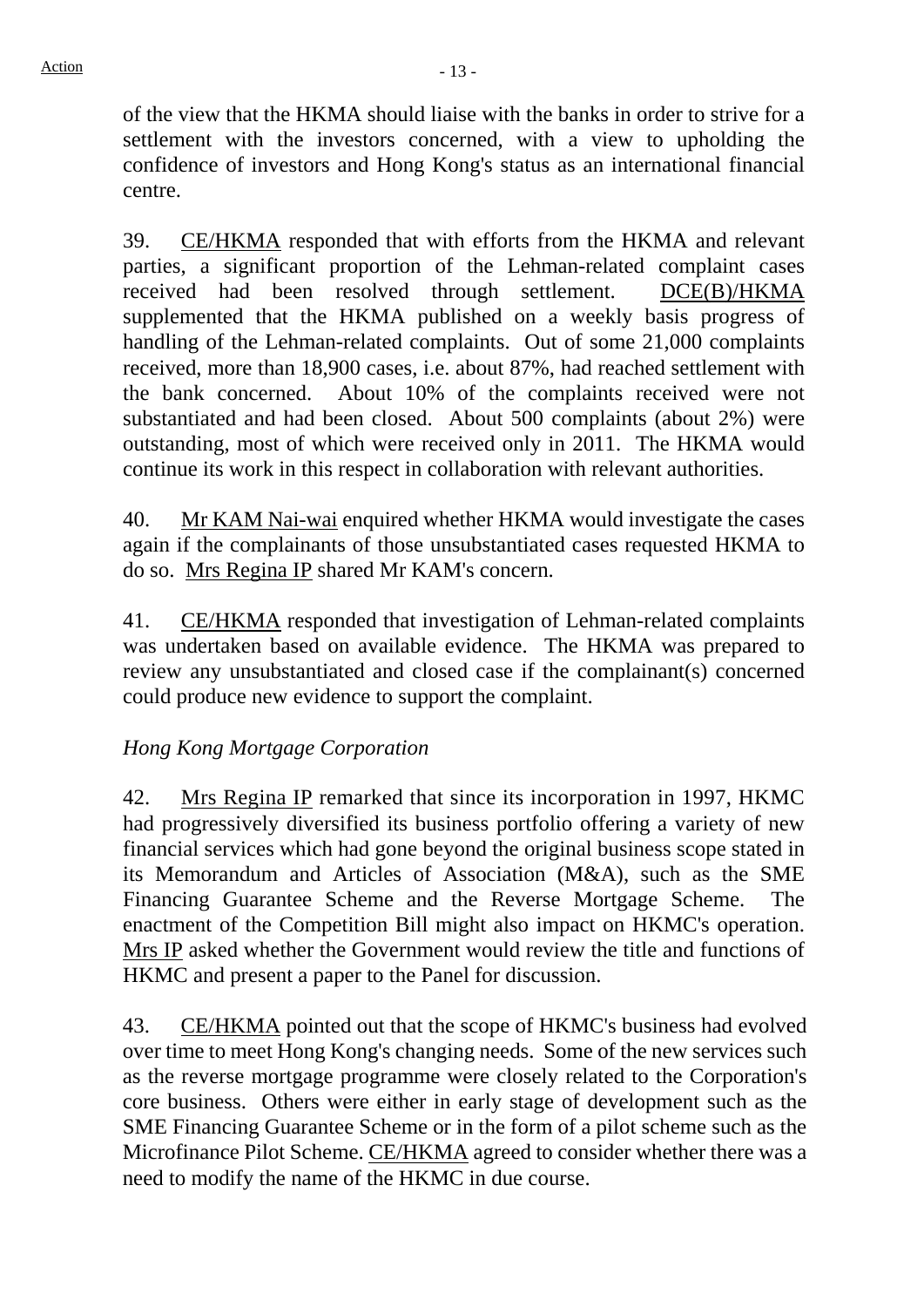44. Mr KAM Nai-wai enquired whether the insurance premiums for the Reverse Mortgage Scheme could be reduced so as to enhance the attractiveness of the Scheme. CE/HKMA responded that the insurance coverage provided by the HKMC served to insure the banks concerned against fluctuations in property prices and interest rates. The insurance premiums received by the HKMC would provide the necessary funds to absorb such risks should they materialise.

#### *Declaration of interest*

45. Mr KAM Nai-wai remarked that the recent incident involving the Chief Executive of the HKSAR accepting hospitality treatment and advantages had given rise to wide public concern. Mr KAM enquired whether HKMA had laid down any guidelines on officers accepting hospitality treatment/advantages and declaration of interest. Mr KAM enquired to whom the CE/HKMA would make a declaration of interest and/or seek approval for acceptance of hospitality treatment/advantages, and whether information of such declarations/acceptance was accessible to the public. Mr KAM further enquired whether CE/HKMA had accepted any hospitality treatment on private yachts or private planes.

46. CE/HKMA responded that all HKMA staff were subject to the Prevention of Bribery Ordinance. They were also bound by the HKMA's Code of Conduct, which included restrictions and reporting requirements concerning investment holdings/transactions as well as receipts and disposals of gifts. The requirements were largely similar to those applicable to civil servants. CE/HKMA said that he had complied with the relevant rules. CE/HKMA said that he had never travelled on private jets or private yachts to places outside Hong Kong.

47. At the request of Mr KAM Nai-wai, CE/KMA agreed to provide information on declaration of interest requirements of the HKMA after the meeting.

(*Post-meeting note*: HKMA's response was issued to members vide LC Paper No. CB(1)1391/11-12 on 23 March 2012.)

#### **VI Proposal to abolish capital duty levied on Hong Kong companies**

 $(LC$  Paper No.  $CB(1)1147/11-12(05)$  — Paper provided by the Administration)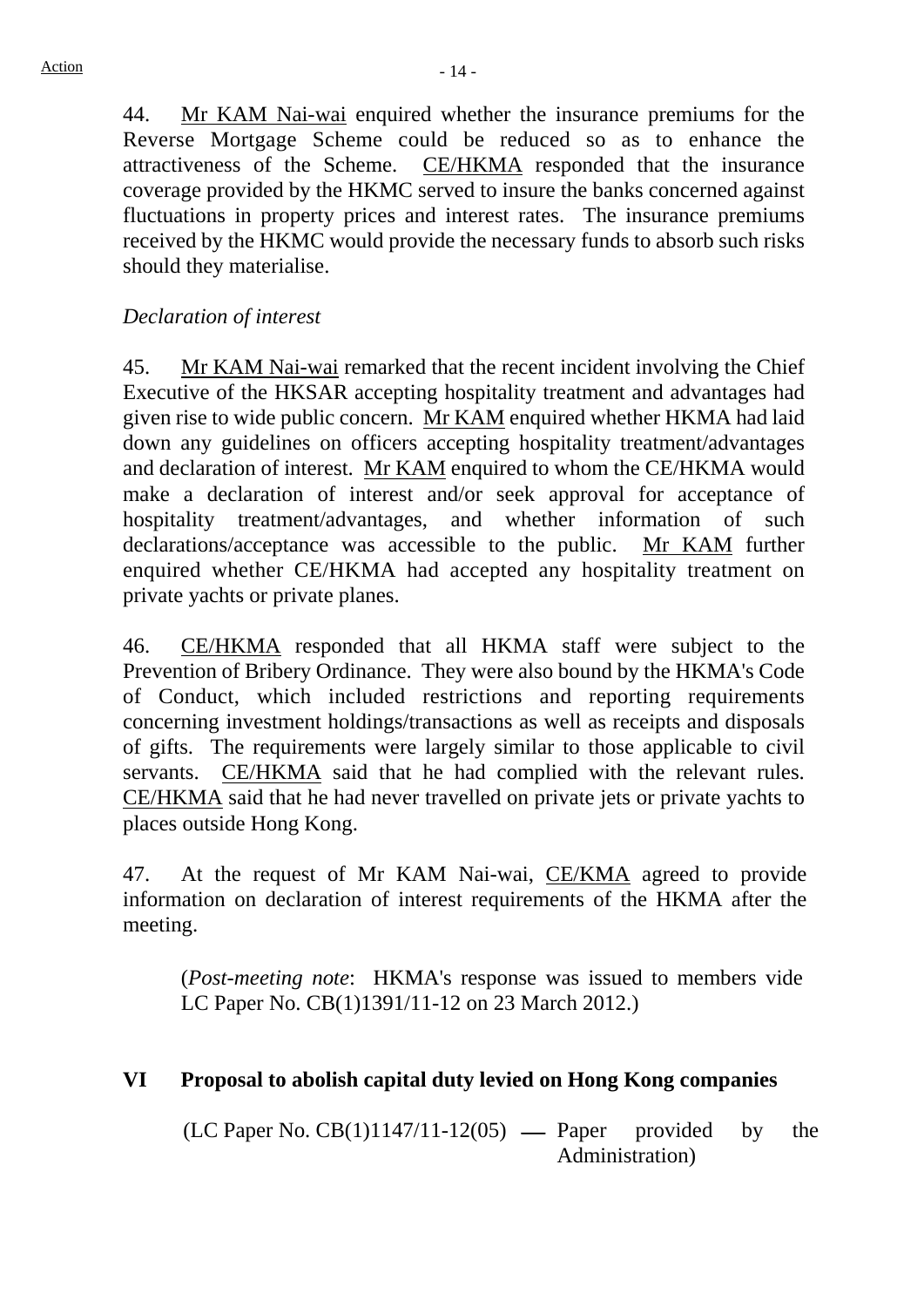# Briefing by the Administration

48. The Deputy Secretary for Financial Services and the Treasury (Financial Services) (DS(FS)) briefed members on the proposal in the 2012-13 Budget to abolish capital duty currently levied on Hong Kong companies that had a share capital under the Companies Ordinance (Cap. 32) (CO), by highlighting the salient points in the paper.

Discussion

49. Mr KAM Nai-wai said that while he supported the proposal to abolish capital duty levied on Hong Kong companies, he was concerned that small and medium sized enterprises (SMEs) were facing a difficult business environment and whether additional measures would be introduced to support SMEs, such as waiving the business registration fees. DS(FS) responded that FS had included in the 2012-13 Budget a number of measures to support SMEs, including waiving the business registration fees for 2012-13. The payment of business registration fee was however outside the purview of the CO.

50. The Chairman remarked that members generally supported the proposal to abolish capital duty levied on Hong Kong companies that had a share capital under the CO.

# **VII Review of market entry criteria - proposed amendments to the Seventh Schedule to the Banking Ordinance**

| $(LC$ Paper No. $CB(1)1147/11-12(06)$ — Paper provided |                |                                | by | the     |
|--------------------------------------------------------|----------------|--------------------------------|----|---------|
|                                                        | Administration |                                |    |         |
| LC Paper No. $CB(1)1146/11-12$                         |                | — Background brief on market   |    |         |
|                                                        |                | entry criteria for the banking |    |         |
|                                                        |                | industry prepared by the       |    |         |
|                                                        | Legislative    |                                |    | Council |
|                                                        | Secretariat)   |                                |    |         |

Briefing by the Hong Kong Monetary Authority

51. The Executive Director (Banking Conduct), Hong Kong Monetary Authority (ED(BC)/HKMA) briefed members on the results of the review of the market entry criteria specified in the Seventh Schedule to the Banking Ordinance (Cap. 155) (BO) and the proposed amendments to the Seventh Schedule.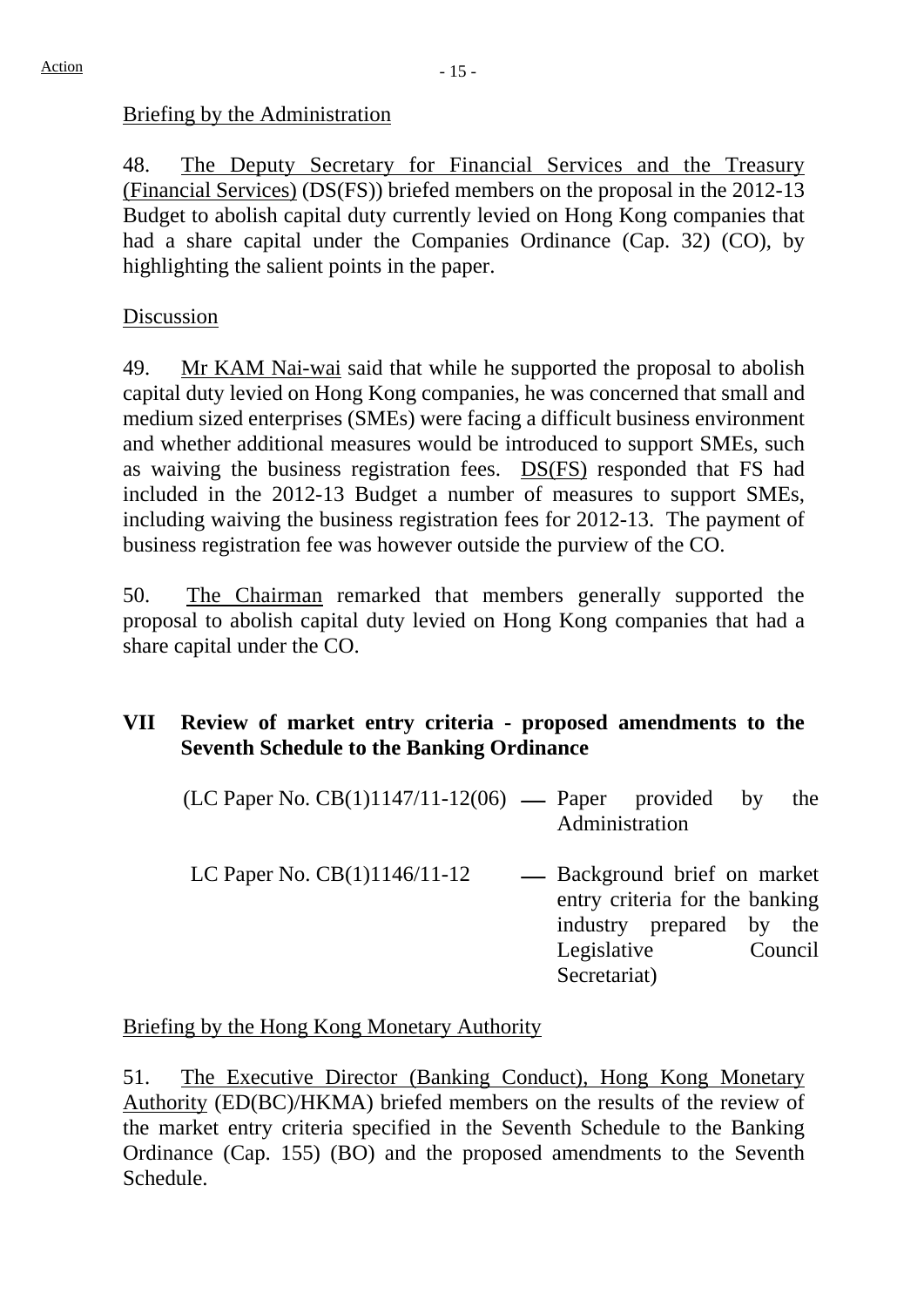#### Discussion

52. Noting that the US\$16 billion asset size criterion for foreign bank applicants had been replaced in 2002 by the size criteria for local bank applicants, viz. HK\$3 billion for deposits and HK\$4 billion for assets, Mr KAM Nai-wai was concerned that the proposed removal of the size criteria might lead to higher risk of banks becoming insolvent. Mr KAM enquired whether other additional measures would be introduced to protect the interest of bank customers. Mr KAM further enquired whether the removal of the size criteria was in line with the relevant international practice.

53. ED(BC)/HKMA responded that the regulatory regime for banks in Hong Kong was sound and robust, and was in line with the Basel requirements. The introduction of the new Basel III requirements would further enhance the oversight of banks. ED(BC)/HKMA stressed that there were many requirements under the BO specifying the criteria for banks entering Hong Kong market, including the fitness and propriety of persons acting as directors and chief executives of the banks and the capital adequacy requirements. The Deposit Protection Scheme also provided protection to Hong Kong depositors. The size criteria and the "three-year requirement" (i.e. that overseas banks which wished to establish a locally incorporated banking subsidiary in Hong Kong should have operated as branches, or as deposit-taking companies or restricted licence banks for three continuous years before applying for establishing a locally incorporated subsidiary with a full banking licence), which had been introduced in Hong Kong in the past to prevent the proliferation of small banks, were not included in the market entry criteria in other international financial centres, nor in the Basel standards. Since many well-run financial institutions and banks did not take deposits as a part of their normal business, the removal of the size criteria would enable these financial institutions to enter the Hong Kong Market. As the proliferation of small banks was no longer a major concern in Hong Kong, the removal of the three-year requirement was also proposed. The lifting of the size criteria and the three-year requirement would further enhance the competitiveness of the banking sector in Hong Kong.

54. Mr KAM Nai-wai enquired about the estimated number of new banks or a subsidiary of a bank incorporated outside Hong Kong which would enter the Hong Kong market as a result of the removal of the size criteria and the three-year requirement. ED(BC)/HKMA responded that it was difficult for the HKMA to estimate the additional number of banks which would operate in Hong Kong after the relaxation of the market entry requirements for banks.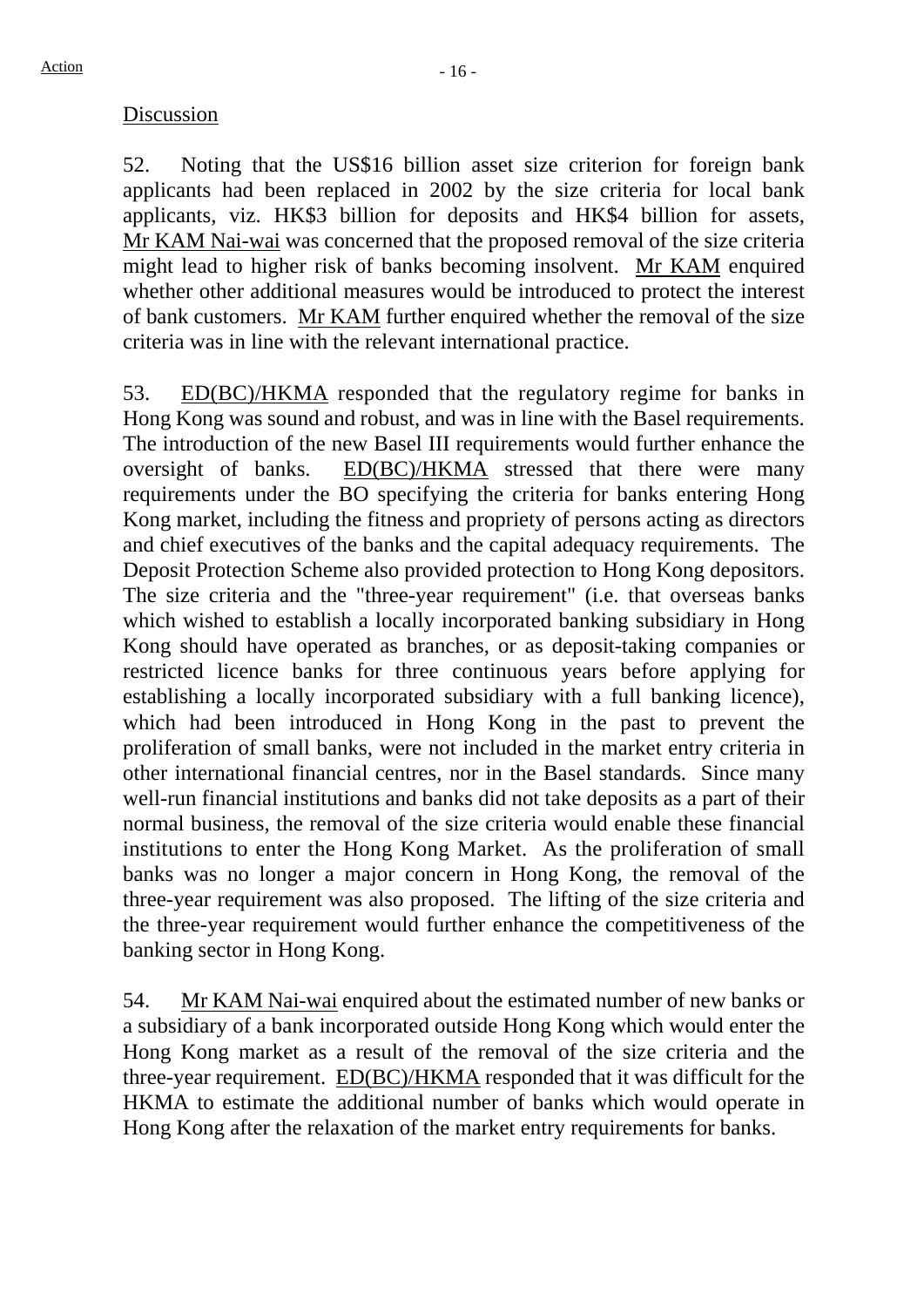55. Mrs Regina IP enquired whether the Administration had assessed the number of high level jobs which might be created as a result of the relaxation of the market entry criteria for banks. She also enquired whether, as a frontline regulator for the banking sector, HKMA would recommend to the Government the establishment of a standing committee to review the taxation policies with a view to fostering the development of the banking sector in Hong Kong.

56. ED(BC)/HKMA remarked that previously some applicants were not able to apply for a banking licence because they could not meet the size criteria and/or the three-year requirement. The relaxation of the market entry criteria would facilitate overseas incorporated banks to enter the Hong Kong market and hence create more job opportunities, although the exact number of the resultant job vacancies could not be ascertained, as the business of banks was subject to the influence of the economic environment as well.

57. Regarding whether a tax policy review committee should be established, the Principal Assistant Secretary for Financial Services and the Treasury (Financial Services)5 (PAS(FS)5) said that FSTB had, in liaison with the regulatory bodies and relevant trades and industries, regularly reviewed the taxation policies, with a view to fostering the competiveness of Hong Kong as an international financial centre. For example, in 2011 the Government had introduced measures to enhance the qualifying debt instrument scheme. PAS(FS)5 remarked that she would relay Mrs IP's suggestion of setting up a tax policy review committee to the relevant branch of FSTB.

58. Mr CHIM Pui-chung enquired whether other jurisdictions adopted similar relaxation of the market entry criteria for banks. Mr CHIM was concerned that if many foreign banks entered the Hong Kong market as a result of the relaxation of the market entry requirements, they would have a stronger say than local banks regarding the seat in the Legislative Council for the functional constituency of the banking sector. The small local banks might also be forced to close their business if and when a large number of foreign banks entered the Hong Kong market.

59. ED(BC)/HKMA responded that all major economies in the world, including Hong Kong, adopted the Basel standard for the market entry criteria for banks. Hong Kong had a sound and robust system in the regulation of banks, which met the relevant international standards. The effects of the relaxation of the market entry requirements for foreign banks had yet to be seen, and local banks might also benefit as the large foreign banks might seek to establish their presence in Hong Kong through joint ventures with local banks. The future development of the banking sector would be subject to market forces. The Head (Payment Systems Oversight and Licensing)/HKMA added that the size criteria and the three-year requirement were not included in